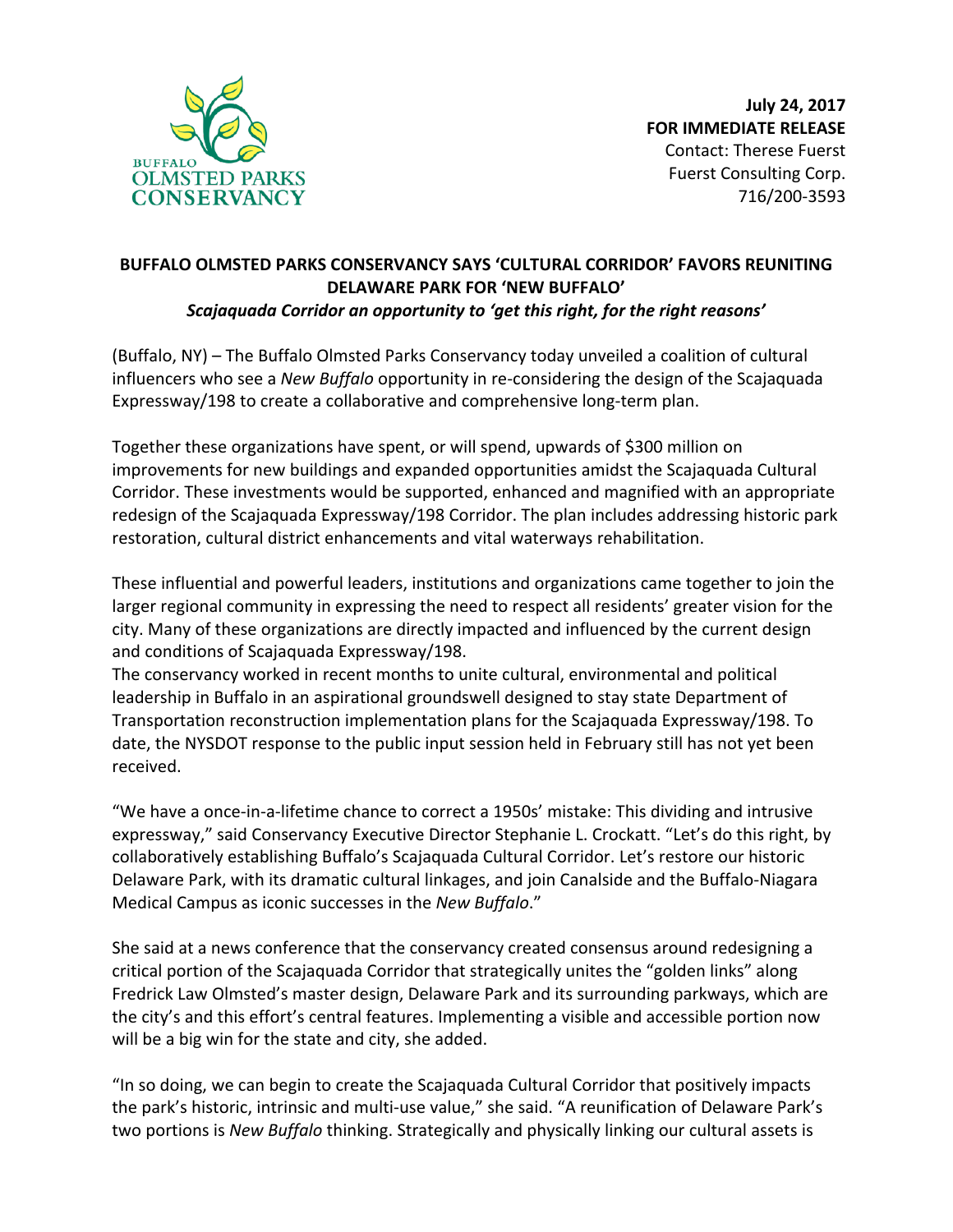good for the economy and will bolster the area as a destination for families, tourists and new businesses. If we take the time to design it properly, we will also benefit the environment, the water quality of Scajaquada Creek and Hoyt Lake, and can comprehensively plan better for smarter future growth and real-time impacts."

The cultural links include the Buffalo History Museum; the Darwin Martin House; the Buffalo Museum of Science; and Shakespeare in Delaware Park, all in conjunction with the Buffalo Olmsted Parks Conservancy and further supported by Buffalo Niagara Riverkeeper, Delaware Soccer, Restore our Community Coalition, the Scajaquada Corridor Coalition, and Preservation Buffalo-Niagara.

The Cultural Corridor is dramatically enhanced by the vision of a rejuvenated waterway system that restores creek function, reinvigorates habitat, expands recreational opportunities, reconnects the community to its waterfront access point at Niagara Street and sparks economic development. 

The State DOT is moving hastily to put through a reconstruction plan for a 2.2-mile stretch of the 198 from Parkside Avenue to Grant Street. This plan proposes to continue this thoroughfare reconstruction as a four-lane highway limited to cars and trucks. The conservancy and the Cultural Coalition proposes a focused and phased approach, first implementing only the section through Delaware Park that returns the stone arched bridge to pedestrian and bicycle use and reconstructs an important intersection at Delaware Avenue. The area is from near Agassiz Circle west to the pedestrian bridge at Lincoln Parkway.

## **DOT plans seem short-sighted**

This approach would reunite the park, and allow time for comprehensive planning. Current DOT recommendations are rushed, outdated and short-sighted, coalition officials said. The plans prevent reunifying Delaware Park and appropriate restoration of Scajaquada Creek, officials said. The plan, most notably, misses the opportunity to create a park-appropriate corridor where cultural, environmental and residential stakeholders should benefit most fully, officials said. 

A rushed reconstruction plan will continue to run a dividing and divisive stretch of limitedaccess pavement through the heart of a grand and historic park. That is 1950s' thinking. The *New Buffalo* has a chance to turn this corridor into an "urban cultural connector" that sparks waterfront revitalization at the mouth of Scajaquada Creek near Niagara Street and adds mightily to residents' quality of life, health and well-being, and to the economic strength of the city and region.

"Buffalo's renaissance is evident and is expanding daily. Buffalo's waterfront is open to all. The medical campus has a new Children's Hospital and a new SUNY at Buffalo medical school," said conservancy Board Chair Dennis Horrigan. "Investment and traffic returned to downtown and Main Street. New restaurants and hotels open every month. A Washington, D.C. developer is re-concepting One Seneca Tower. The Buffalo Outer Harbor is seeing environmentally smart investment and development. A New York City company is bringing 1,500 jobs to the region.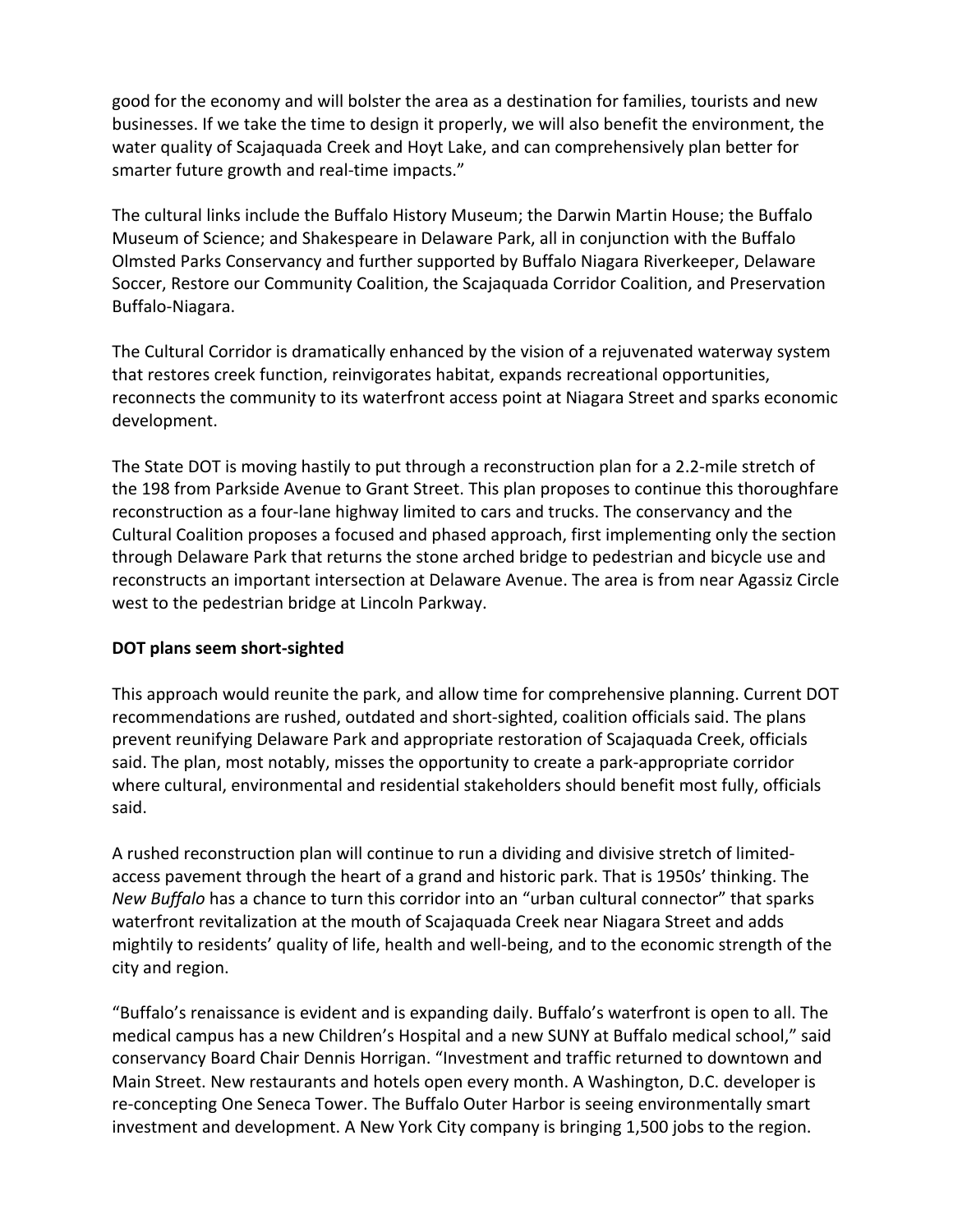Buffalo is a leading destination for relocating millennials and is ripening with historic, cultural and heritage tourism."

"Let's collaborate to get this right, for the right reasons. The Scajaquada Cultural Corridor can be the centerpiece of the resurgent Buffalo," Horrigan said. "Take a step back to take a step forward into the *New Buffalo*. Let's stop thinking in the past, and prepare for future generations."

The conservancy sees a much better approach to the roadway. These elements include:

- The 198 should become a park-appropriate road.
- Offers access for walkers, runners, cyclists, strollers, and cars.
- Calms traffic safely and unites the park, not splitting it.
- Removes medians and other dividers which take up parkland and stimulate speeding.
- Restores the Delaware stone arch bridge to Olmsted's original intention for all park users to access and traverse.
- Promotes clean water and proper runoff, and utilizes the latest techniques that insure minimal adverse impacts and health risks.
- Incorporates a design that promotes creek restoration and expands waterfront access

Building on more than \$300 million in recent or future investment within a mile of Delaware Park, residents have an opportunity to access a cultural corridor with nationally recognized assets for their children and grandchildren.

"The Scajaquada Creek corridor is home to some of the region's most iconic cultural, historical and natural assets," said Jill Jedlicka, executive director of Buffalo Niagara Riverkeeper. "The health of Scajaquada Creek has suffered for decades due to infrastructure decisions and projects that did not consider impacts on our local water sources."

"With the redesign of the Scajaquada Corridor, we have a once-in-a-lifetime opportunity to restore the health and beauty of the creek system, while also addressing transportation and economic development needs. The phased approach presented by the Buffalo Olmsted Parks Conservancy, and supported by numerous other leading organizations including Riverkeeper, will allow forward progress as well as support this community vision," she said.

Getting this right will also build momentum for reversing another mid-20<sup>th</sup> Century mistake of destroying Humboldt Parkway. The Conservancy has worked closely with the Restore our Community Coalition, in their quest to re-channel Olmsted's vision and heal the eastside divide, and they are moving forward with another environmental impact study.

"The myriad mistakes that many cities, including Buffalo, made over the decades are well documented," Crockatt said. "Let's not go down that road with this road. Let's be the example of something greater and create a transportation solution we are proud of, together. We've studied this for years, now let's collaborate on the right solutions for the right road, linking north and south as well as from east to west," she added.